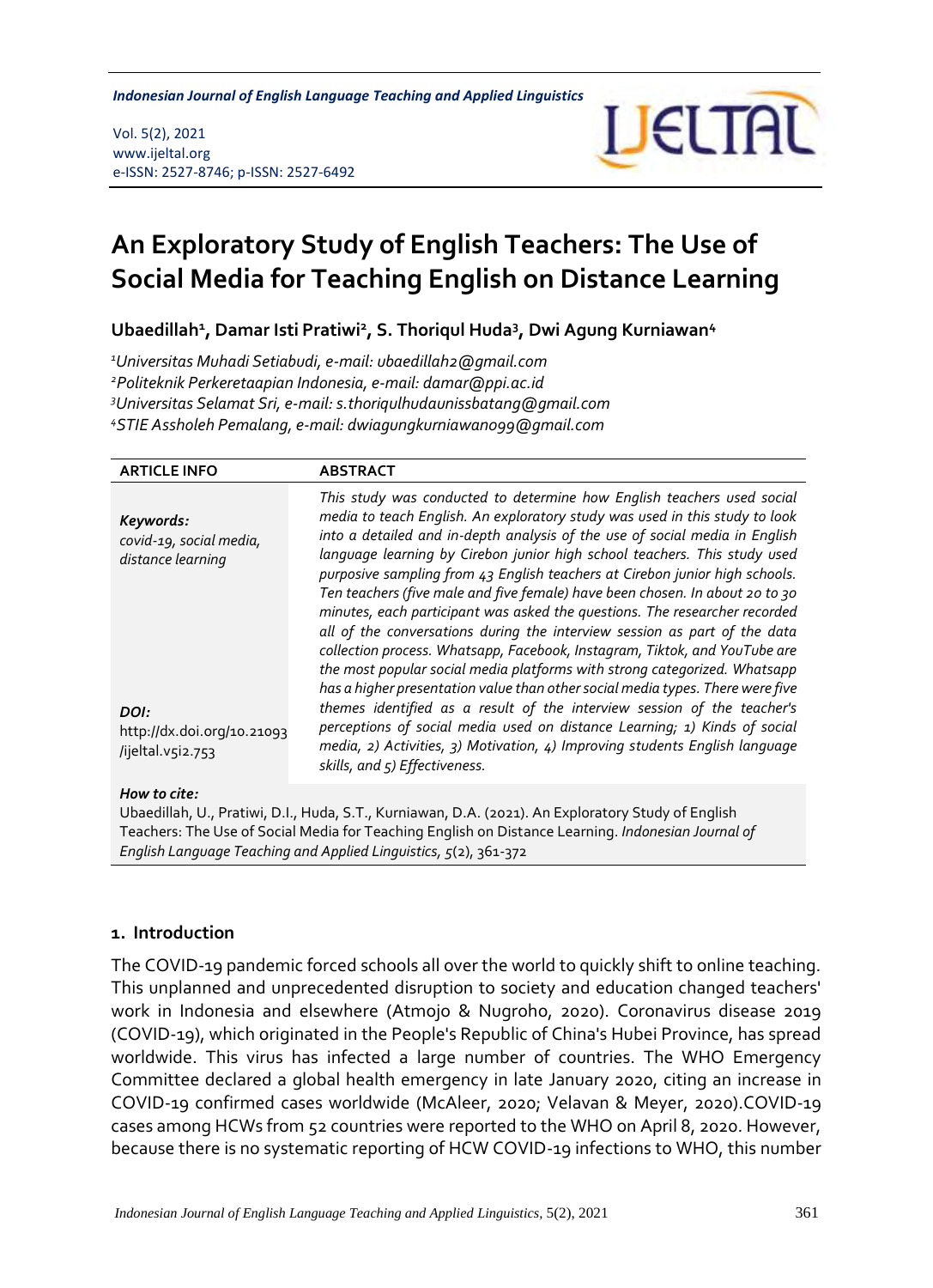likely underestimates the incredible number of COVID-19 HCW infections worldwide. In Indonesia, the number of confirmed COVID-19 cases has surpassed 1.500 (Culp, 2020). It is so dangerous that the government has banned all face-to-face teaching and learning activities. All schools and educational institutions were closed, and distance learning was implemented as part of the government's effort to prevent the dangerous coronavirus spread. For COVID-19-affected areas, the Republic of Indonesia's Ministry of Education and Culture has ordered schools to implement online learning from March 17, 2020 (Mendikbud, 2020). Running online learning has become a modern obstacle for both teachers and students (Atmojo & Nugroho, 2020).

The implementation of online and distance learning is becoming more popular. According to others, it has soon become the preferred or 'modern standard' form of research worldwide. Surprisingly little is learned about what happens to first-year distance students when they enrol in tertiary institutions, what motivates them, and how they handle the transition to formal distance learning. (Brown et al., 2015). Teachers had to rapidly define, adapt, and incorporate digital instructional practices that were versatile and fulfilled students' needs due to this paradigm change. Even though digital learning and teaching are well known, many teachers were faced with learning new technology for e-learning and m-learning (mobile) when using (Budianto & Arifani, 2021). A variety of advantages are available in an online teaching environment, including the ability to study anywhere at any time, having more time to think and respond, and increased learning flexibility (Lee & Bailey, 2020).

Social media is a type of media distributed through various electronic and rechargeable devices such as cell phones, computers, tablets, and various other devices to help people share their ideas with others simply and systematically. It is primarily used for global communication and awareness (Andreas, 2010). The pandemic ushered in an immediate "new normal" in which administration, teachers, and students may not have had access to an e-learning platform (Budianto & Arifani, 2021). The online world has changed dramatically in the last ten years (Wang et al., 2011). Many students spend countless hours on social media sites like Facebook, YouTube, Instagram, WhatsApp, Twitter, and others every day. There are numerous types of social media, including. Even today, YouTube is Indonesia's most popular social media platform. Language is primarily a means of communication and is used in almost every aspect of life. It is a language used to transmit and communicate information among friends, family members, coworkers, and the teaching-learning process (Khan et al., 2016). Teachers and researchers have been using new and exciting digital technologies for second and foreign language learning in recent years, including mobile technologies, gaming, and social media, to name a few (Xodabande, 2017).

In EFL, social media use offers specific opportunities for students to improve their English language skills. English is indeed one of the most widely used languages on social media since English is considered a foreign language used to communicate worldwide. People in Indonesia, primarily students, use English as a foreign language, with English being taught and learned in only a few places such as schools, classes, or universities as one of the subjects offered there. English is a language that is used to Learners connect using their cell phones and social media, and they claim that mobile learning would allow them to learn anytime and at any time (Novawan et al., 2020).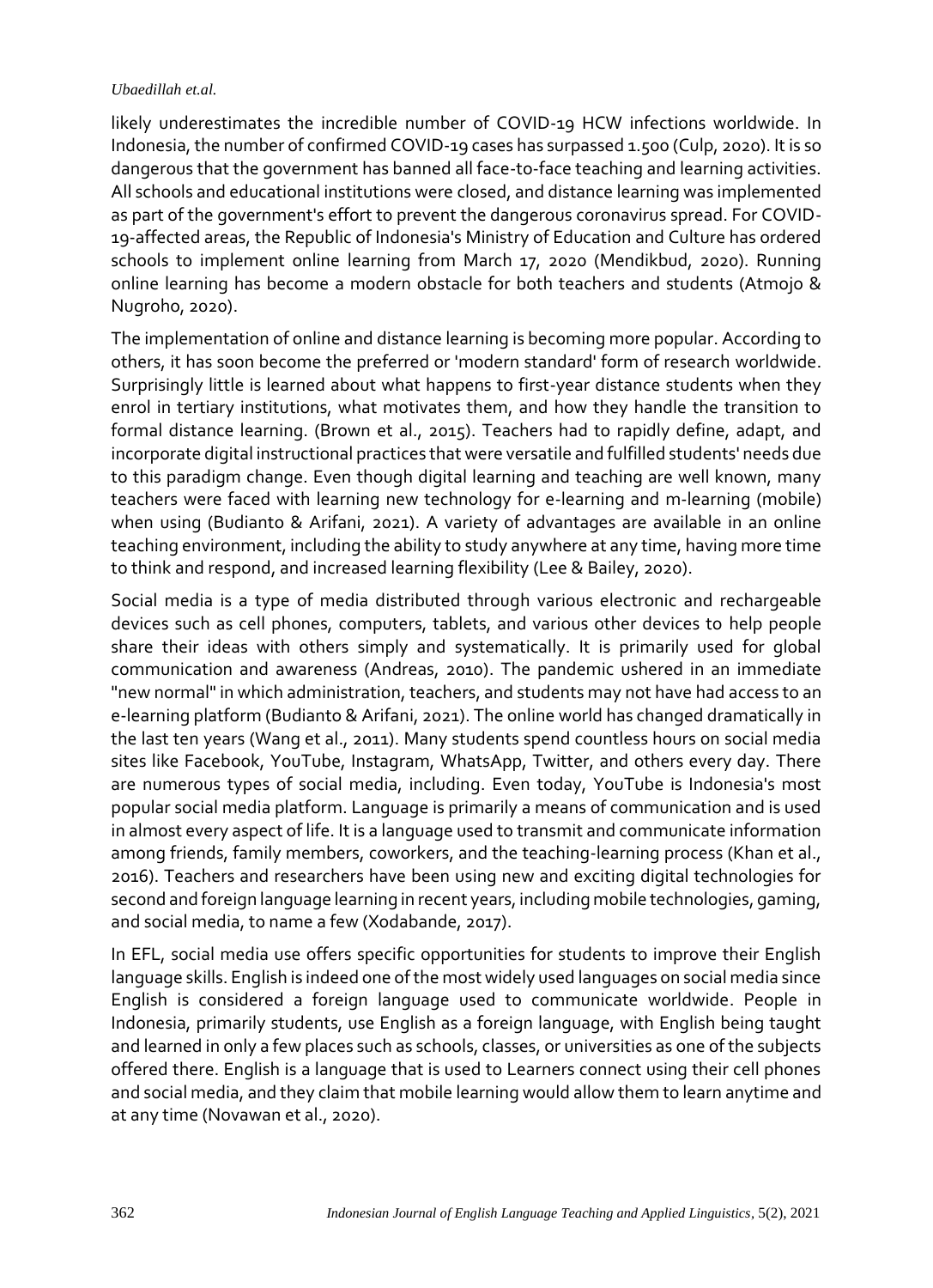Much prior research explored the phenomenon of introducing schooling in the aftermath of the Covid-19 pandemic in Indonesia. (Ariyanti, 2020) found that the students face three major types of challenges like internet access, safe cause, and the use of such online application. (Sugianto & Ulfah, 2020) unravel the teachers' expertise and the difficulties and prospects of intercultural language education throughout the present scenario. The teachers' intercultural expertise was considered mild.

Furthermore, some difficulties observed comprised the facets of internet access and students' psychological component, such as attitudes toward intercultural language teaching and learning performed in an online classroom. (Astia & Yunianti, 2020) investigate the form of adjectives in the most used adjectives and the adjective functions on scholarly writing about COVID-19.

(Sari, 2020) explore the students' expectations of their participation in the online learning process. It also explores the influential learners' positions in the online learning community and the potential reasons impacting their involvement or participation in the online learning process. (Pustika, 2020) investigate the future English teachers' outlook on the introduction of e-learning in the Covid-19 pandemic period. (Fauzan & Nadia, 2005) investigate the introduction of internet-based learning of Madrasah Aliyah (MA) in Kalimantan and the barriers they face in making innovation and integration towards internet-based learning, particularly in English classrooms.

According to the data, teachers are more engaged in discussion when using social media than traditional textbooks. As a result, this study looked into how English teachers at Cirebon used social media to teach English, broken down into two research questions: 1) what types of social media do teachers most commonly use when teaching English? 2) what are the teacher's thoughts on using social media in the classroom?

## **2. Literature Review**

# **2.1 Social Media for Education**

Social Media for Education Social networking has affected how content can be transmitted in teaching and learning and how individuals exchange ideas, resources, and news, cooperating and collaborating. (Alshabeb & Almarqrn, 2018) clarifies what the difference between cooperating and collaborate precisely is as follows: "can achieve cooperation if all parties do their allocated parts separately and bring their findings to the table; teamwork, in comparison, means direct cooperation among individuals to deliver a product and entails compromises, consultations, and accommodating others' viewpoints." Both methods of working can encourage by using social media as, according to (Hamat & Hassan, 2019) provide a way for people to "share concepts, content, feelings, and relationships online."

The highlights were the potential for incorporating social media practice into education. The best known social media networks shared throughout many countries worldwide are their initial launch dates, Facebook, Twitter, Instagram, and Snapchat. Over the past ten years, the amount of research exploring social media use for educational purposes has mushroomed (Ambarwati et al., 2019). Social media is used in education for both formal and informal learning. Most young people will already be aware of using social media for communication or maybe skilful at texting and gaming. Still, some have already grasped the potential social media presents for learning.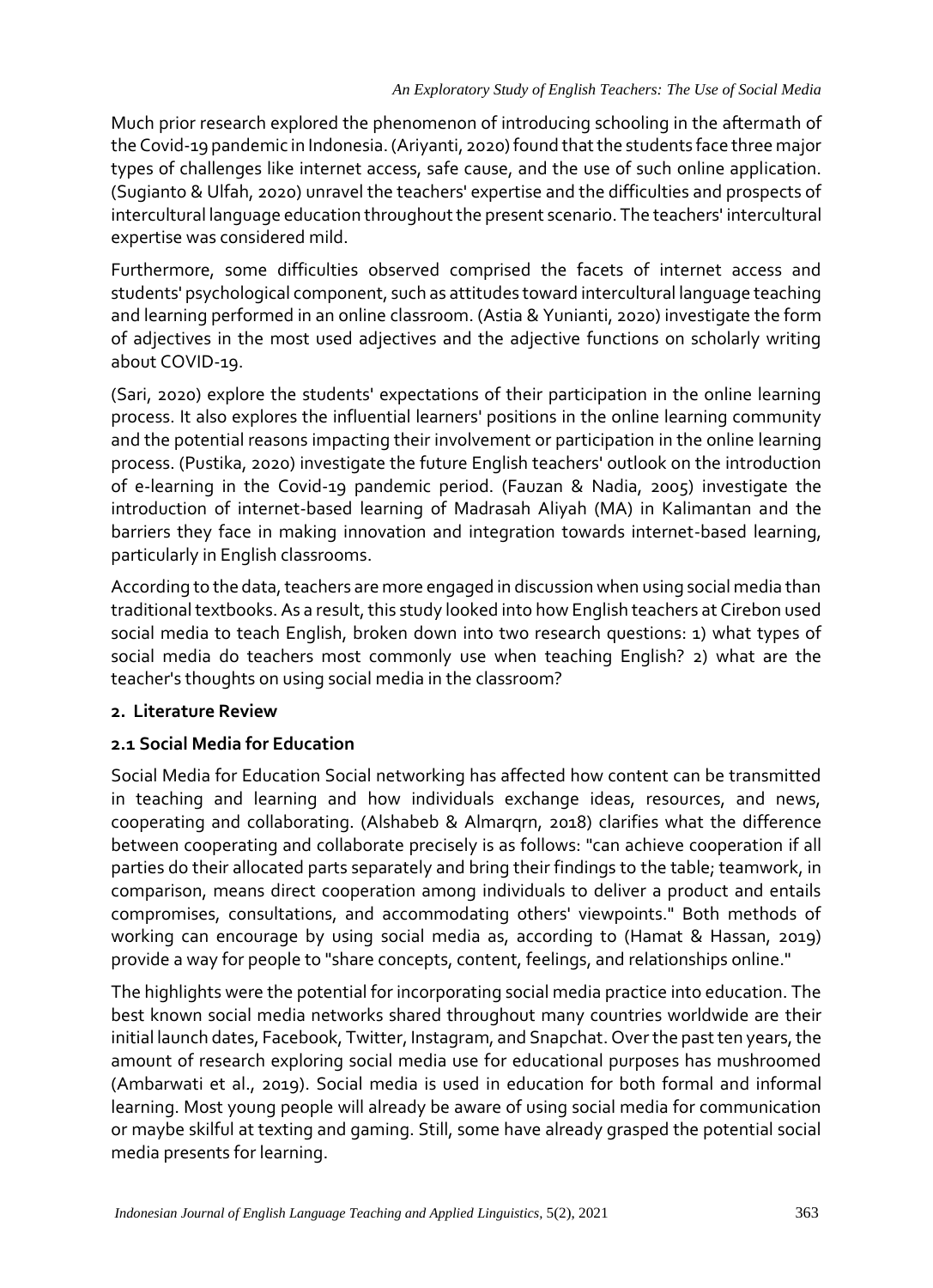During the past ten years, personal efforts have made by the worldwide community of mobile learners to improve, deepen and extend this topic in several diverse ways. Nowadays, it can easily integrate the learners' needs into most mobile learning programs due to their innovative features and flexibility in their processes. During their field activities in real-time, a large amount of data can now quickly processed by learners, and they can keep track of unfolding developments at the same time. In the past, researchers would need to initially gather data and later process this, making use of a specially designed set-up (Veda et al., 2016).

Here some media social can be used by the teachers;

# **1). Facebook**

Facebook users have personal websites called "Profiles," which they build using simple menus. Users will restrict access to their Facebook profiles by adjusting their account's privacy settings. "Friend" status normally provides unrestricted access to a person's profile, including the ability to view and comment on all of the photos in that person's galleries. To hook up, one can send "Friend Requests" to other Facebook users and allow friend requests from others, allowing them to see each other's profiles and write on each other's "Walls," which are interactive blogs about their activities with feedback from others. Links, photos, animations, and interactive objects or gifts are often displayed on these walls. Events and parties may also have their site (Wankel, 2009).

Facebook is one of the most widely used social media sites. Mark Zuckerberg founded it, intending to bring people from various backgrounds together and encourage participation. People use Facebook to stay in contact with one another. They communicate with their families, friends, and colleges without wasting much time. "People from collectivistic societies use social network platforms to establish close relationships with a limited number of links rather than establishing new interactions with people". (Ambarwati et al., 2019). The majority of Facebook users are women, which is a fascinating aspect of the phenomenon.

# **2). Blogs**

A blog is a compilation of writing and photographs that is self-published and accessible through the internet (Veda et al., 2016). A "blog," also known as an "internet log, journal, or chronicle," is a web-based log, newspaper, or chronicle produced by an author or group with ongoing reports that include diary-style commentary, often with criticism of and links to online publications and related news. Blogs can be an excellent way for students and professors in a course to exchange content. The teacher could start a blog to track the course's progress, session by session. L earners and others (assuming this is publicly posted on the web) would be able to view PowerPoint presentations, lecture notes, transcripts of lectures or class sessions, and other materials (Ambarwati et al., 2019). The emphasis, complexity of subjects, and prominence of blogs all vary significantly. Daily announcements, exchanges of comments, and brief blogs are all part of the blogging tradition. Learners will express themselves in a new language using blogs, which is an exciting forum.

# **3). Youtube**

The use of video is increasing in many areas of society, including higher education, as we enter the second decade of the twenty-first century. It is aided by new pocket-sized camcorders from Flip Creative Labs, Kodak, Sony, Sanyo, Samsung, and others, which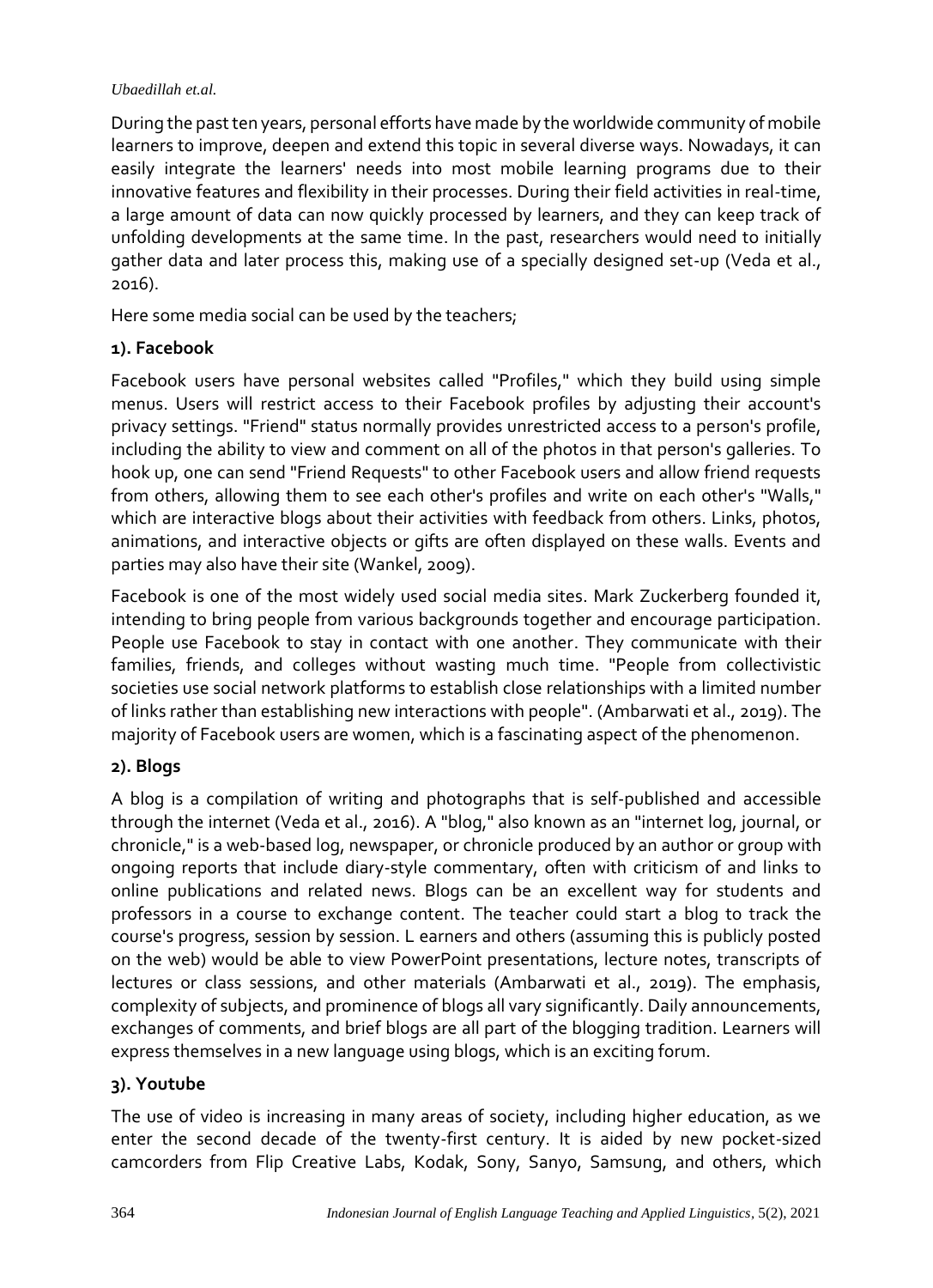feature one-touch digital zoom and high definition resolution (Wankel, 2009).YouTube is a vast source of instructional material and one of the most popular websites on the internet. Over ten million instructional videos are available on the web, many of which have been uploaded by colleagues (Veda et al., 2016).

## **4). Twitter**

Twitter, the most well-known free microblogging programme, is useful for quick exchanges of information, knowledge, and opinions (Wankel, 2009). The instructor will configure their account so that only the classes they need to see important tweets, such as individual lessons, access them. Some professors invite students to tweet during class sessions to involve and excite them about the session's discussions and topics (Veda et al., 2016).

## **5). WhatsApp**

WhatsApp is a free messaging app that runs on several smartphones, including iPhones and Android phones, and undergraduate students typically use it to exchange visual messages such as photos, videos, and audios, as well as plain text messages. Because WhatsApp needs internet access, a tremendous amount of knowledge can be obtained in real-time, and sharing information through technology is instantaneous and easy (Gon & Rawekar, 2017).

## **6.) Other applications**

Mobile devices' features can provide users with a high degree of freedom while still serving as a link to the rest of society. This is attributed to the user's desire to check for information on the internet or smartphone applications such as dictionaries, grammar, and spelling software. Document translation resources, such as Google Translate, encyclopedias, such as Wikipedia, etc. The trip (Veda et al., 2016).

#### **2.2 Purposes of Distance Learning**

Distance learning is schooling, and its possible aims are derived from those of education. These priorities are now more troubled than they have ever been (Traxler, 2018). One aim of education is to service economies and put people to work, especially in cash economies and paying employment. This has achieved mainstream recognition. However, it is becoming more troublesome. Not only has globalization made jobs a competitive phenomenon over the past two decades as businesses chase shifting economies, capital, raw materials, tax, and tariff regimes, but there is increasing talk of the hollowing out of the labour market (McIntosh, 2013).

During our lifetimes, emerging innovations have been triggers of these phenomena, and artificial intelligence (AI) and the Internet of Things (IoT) will only exacerbate these processes shortly. These aspects will be explored more in our discussion of educational technology developments. (Traxler, 2018) English becomes a school subject and is expected to study in a global context. Possess a bargain in terms of work. It happens because a high degree of unemployment and English proficiency are strongly regarded in the workplace, industry, and tourism. It shows to people the financial advantages of learning English (Atmojo & Nugroho, 2020).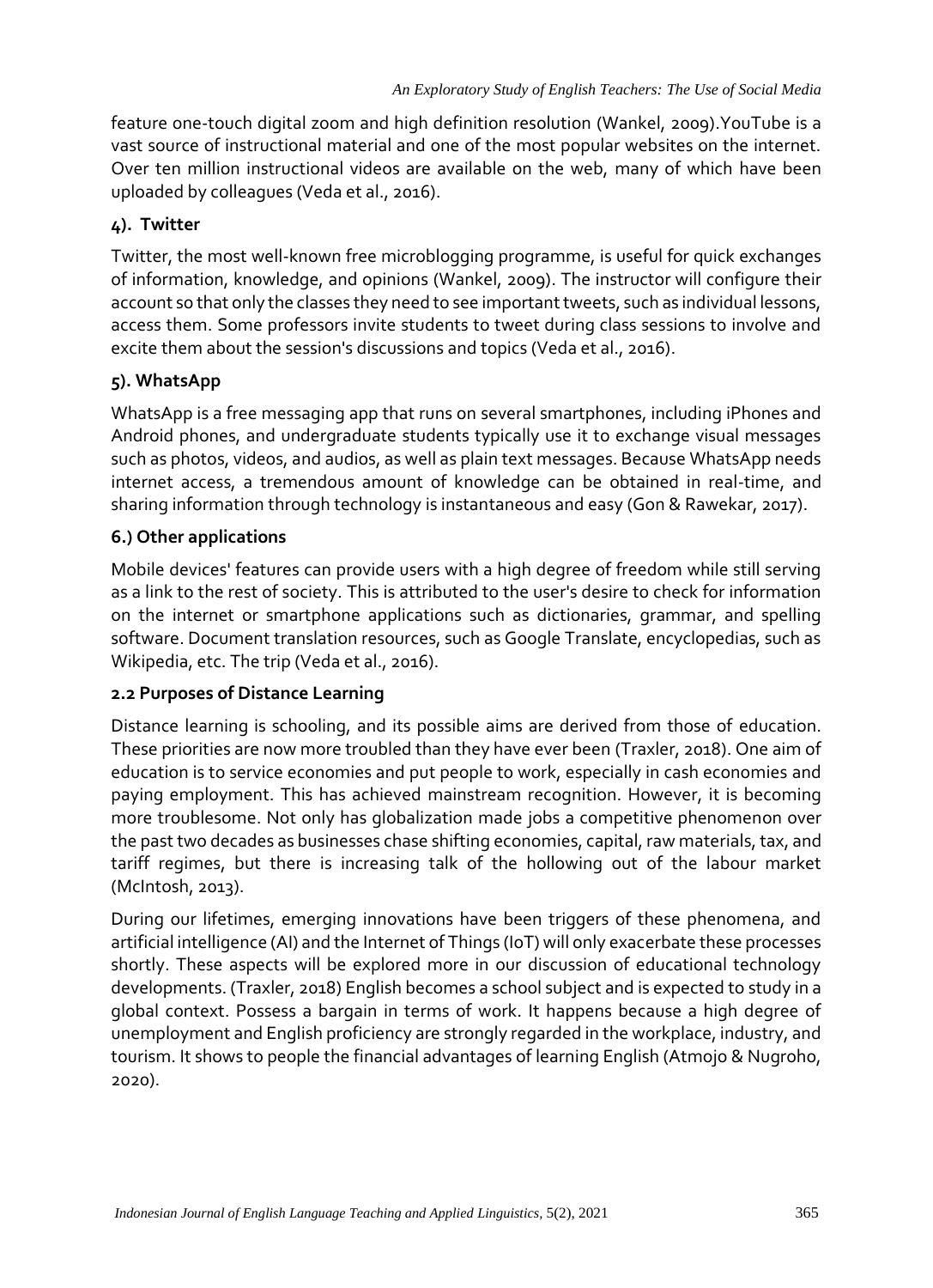## **3. Research Methodology**

This study used a survey as a research design, and an exploratory study was used in this study to look into a detailed and in-depth analysis of the use of social media in English learning Survey research was conducted by distributing questionnaires using google Forms. The primary data collection of this research is by distributing questionnaires to respondents (Creswell, 2014).

## **3.1 Participants**

To find the participants, the researcher used purposive sampling. It means that the researcher chooses participants because they can help the researcher better understand the research questions (Creswell, 2014). A total of 43 English teachers from Cirebon junior high schools participated in this study and completed the questionnaire. The researcher chose ten teachers (five male and five female) to participate in the semi-structured interview.

## **3.2 Instruments**

Simultaneously, data is collected via Google form questions that are distributed via WhatsApp. Teachers were asked to fill out a questionnaire about their use of social media and their perceptions of using social media for e-learning in distance learning. This section of the interview included some questions, including five questions about the types of social media most commonly used in teaching English and six questions about the use of social media in teaching English. In about 20 to 30 minutes, each participant was asked the questions. The researcher recorded all of the conversations during the interview session as part of the data collection process. The interview protocol was created as a follow-up to the questionnaire, which delved deeper into respondents' social media use. Besides, those who took part in the interview session answered the following questions:

- 1. What social media platforms do you use?
- 2. What social media platforms do you primarily use when teaching English?
- 3. When do you usually use social media in your English classes?
- 4. How frequently do you use social media in your English classes?
- 5. What are the drawbacks of using social media in English classes?
- 6. What are the benefits of using social media in English classes?
- 8. Who advised you to use social media in your English classes?
- 9. How can social media assist you in your English teaching?
- 10. How can social media influence your English teaching?
- 11. What is the efficacy of using social media in English teaching?

## **3.3 Data Analysis Procedures**

Exploratory research was used in this study to look at a systematic and in-depth review of the use of social media in English language learning by Cirebon junior high school teachers. The findings of the survey were interpreted using statistical statistics such as frequency and percentage. The findings of the interview were interpreted using phenomenological case analysis and thematic labelling.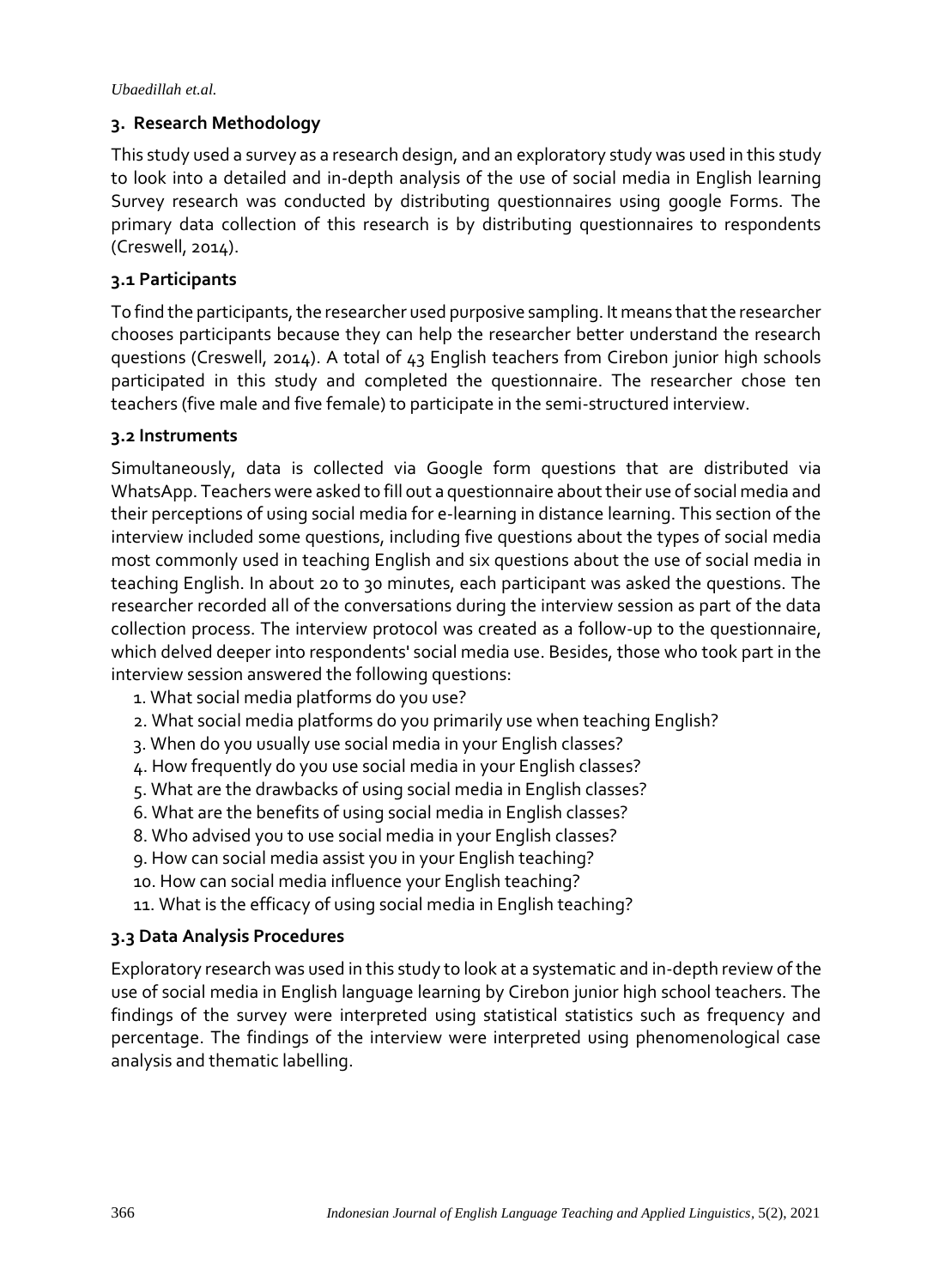# **4. Findings**

# **4.1. Types of social media that commonly used by English teachers**

The researcher organized data analysis results from a survey about social media use by teachers in learning English. According to the findings, Whatsapp is one of the most commonly used social media platforms by English teachers. The table below demonstrates this;

| No.            | <b>Types of social media</b> | Percentage |  |
|----------------|------------------------------|------------|--|
| $\mathbf{1}$ . | Youtube                      | 15%        |  |
| 2.             | Facebook                     | 12%        |  |
| 3.             | Instagram                    | 13%        |  |
| 4.             | Twitter                      | 2%         |  |
| 5.             | Whatsapp                     | 37%        |  |
| 6.             | Telegram                     | 2%         |  |
| 7.             | Email                        | 1%         |  |
| 8.             | Tiktok                       | 15%        |  |
|                | <b>Total</b>                 | 100%       |  |

|  |  | Table 1 The most popular social media used by English teachers. |  |  |  |  |  |  |  |
|--|--|-----------------------------------------------------------------|--|--|--|--|--|--|--|
|--|--|-----------------------------------------------------------------|--|--|--|--|--|--|--|

The research finding of table 1 shows that there are eight types of social media commonly used by junior high school English teachers in Cirebon as respondents in this study. Many respondents use the Whatsapp social media type as the first rank of English learning media with 37%. In the second rank, the type of social media that respondents often use is Youtube, which is currently becoming a popular platform for Indonesia of all ages, 15%. In contrast, Tiktok ranks third most used by respondents to distance learning English with the same number of percentages, namely 15%, even though this is a new Indonesia platform. Still, many social media users also use it as a means of learning and teaching English. In fourth place, respondents often use Instagram to learn English with distance learning. It can prove that 13% of English teachers in Cirebon use social media Instagram as a teaching medium. The fifth rank was Facebook as much as 12%. However, this is included in the category of social media that people in Indonesia have long used, but this is very effective in learning English. Many Facebook groups as a medium for learning English can communicate with the many people who joined the group. Both Twitter and Telegram social media got 2%, which means that respondents do not use social media too often as a teaching tool. Moreover, the last one is Email, where delivery such as digital correspondence and sending files and short messages to students got 1%.

From the results of this study, it can conclude that WhatsApp is the most preferred choice. It is possible because apart from social media in learning English, almost all Indonesian people use WhatsApp to communicate daily. In addition to the data in Table 1 above, the results of research on the types of social media commonly used by English teachers can be illustrated in Figure 1 below;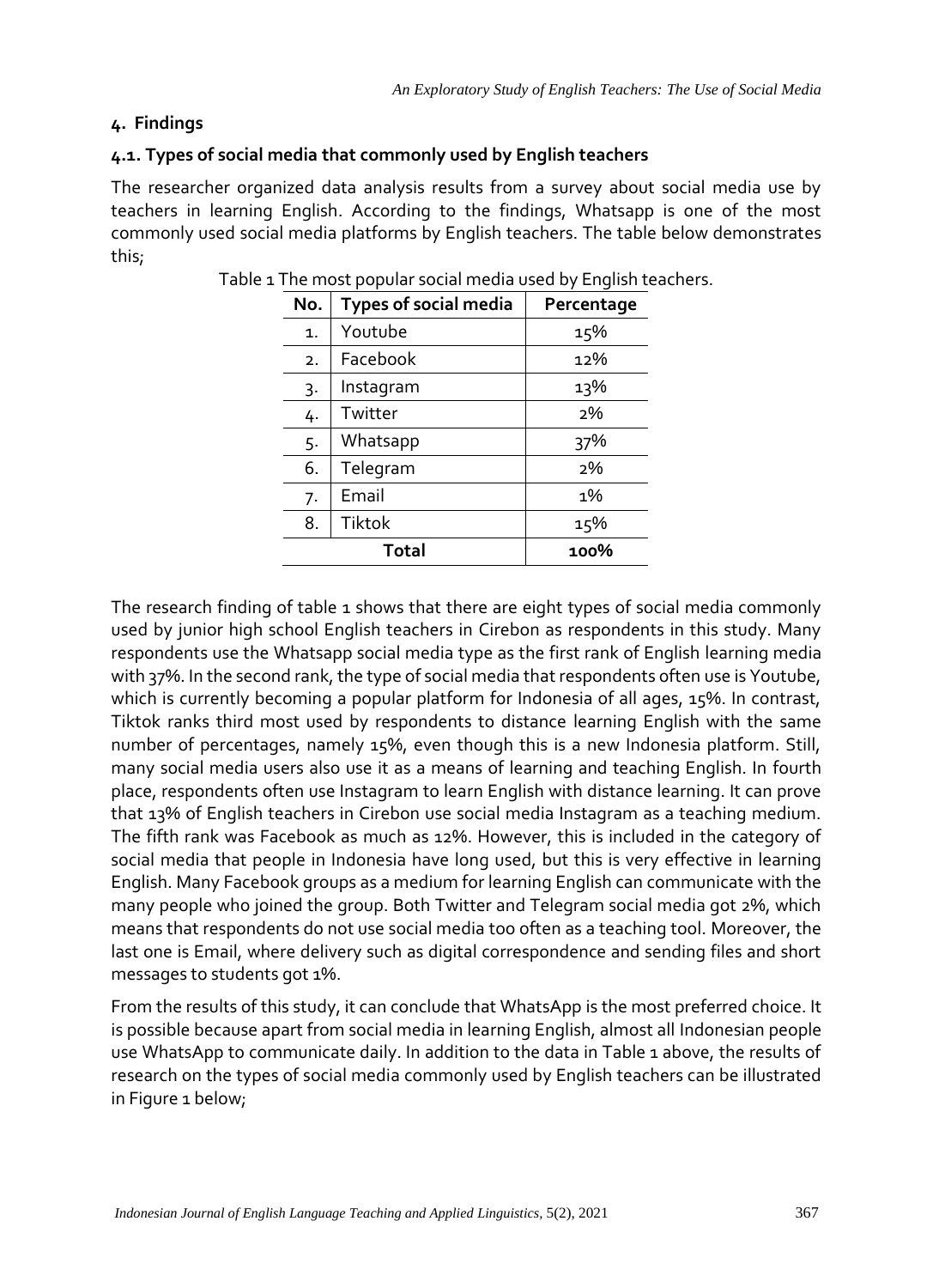

Figure 1. Types of social media that commonly used by English teachers

# **4.2. The teacher's perceptions of social media used on distance Learning**

The researcher focused the analysis and discussion on teachers' perceptions and the context in which they saw the benefits of using social media to teach English. The table below depicted some of the major themes and sub-themes.

|                | Table 2. Theme and Sub-theme of the research questions |                                 |  |  |  |
|----------------|--------------------------------------------------------|---------------------------------|--|--|--|
| No.            | Themes                                                 | Sub-Theme                       |  |  |  |
| $\mathbf{1}$ . | Kinds of social media                                  | Youtube, Facebook, Instagram,   |  |  |  |
|                |                                                        | Twitter, Whatsapp, Telegram,    |  |  |  |
|                |                                                        | Email, Tiktok                   |  |  |  |
| 2.             | <b>Activities</b>                                      | Discussion, Quiz                |  |  |  |
| 3.             | Motivation                                             | Self-confidence, Interesting    |  |  |  |
| 4.             | <b>Improving Students</b>                              | Improving students' Listening,  |  |  |  |
|                | English Skills                                         | Speaking, Reading, Vocabulary,  |  |  |  |
|                |                                                        | Pronunciation, grammar skills   |  |  |  |
| .,             | Effectiveness                                          | Easy to use, easy to understand |  |  |  |

There are ten participants in this study, five female and five male respondents. A pseudonym was assigned to each of the respondents. T1, T2, T3, T4, T5, T6, T7, T8, T9, and T10 were the number of teachers.

Several types of social media emerged due to the respondents' use of social media to teach English. Whatsapp, Youtube, Facebook, Tiktok, and Instagram are four examples of social media applications that teachers commonly use. During the interview, respondents said things like;

*"I have some social media like WhatsApp, Youtube, Tiktok, and Instagram." However, I advise my students to join an English learning forum on Facebook". (T3)*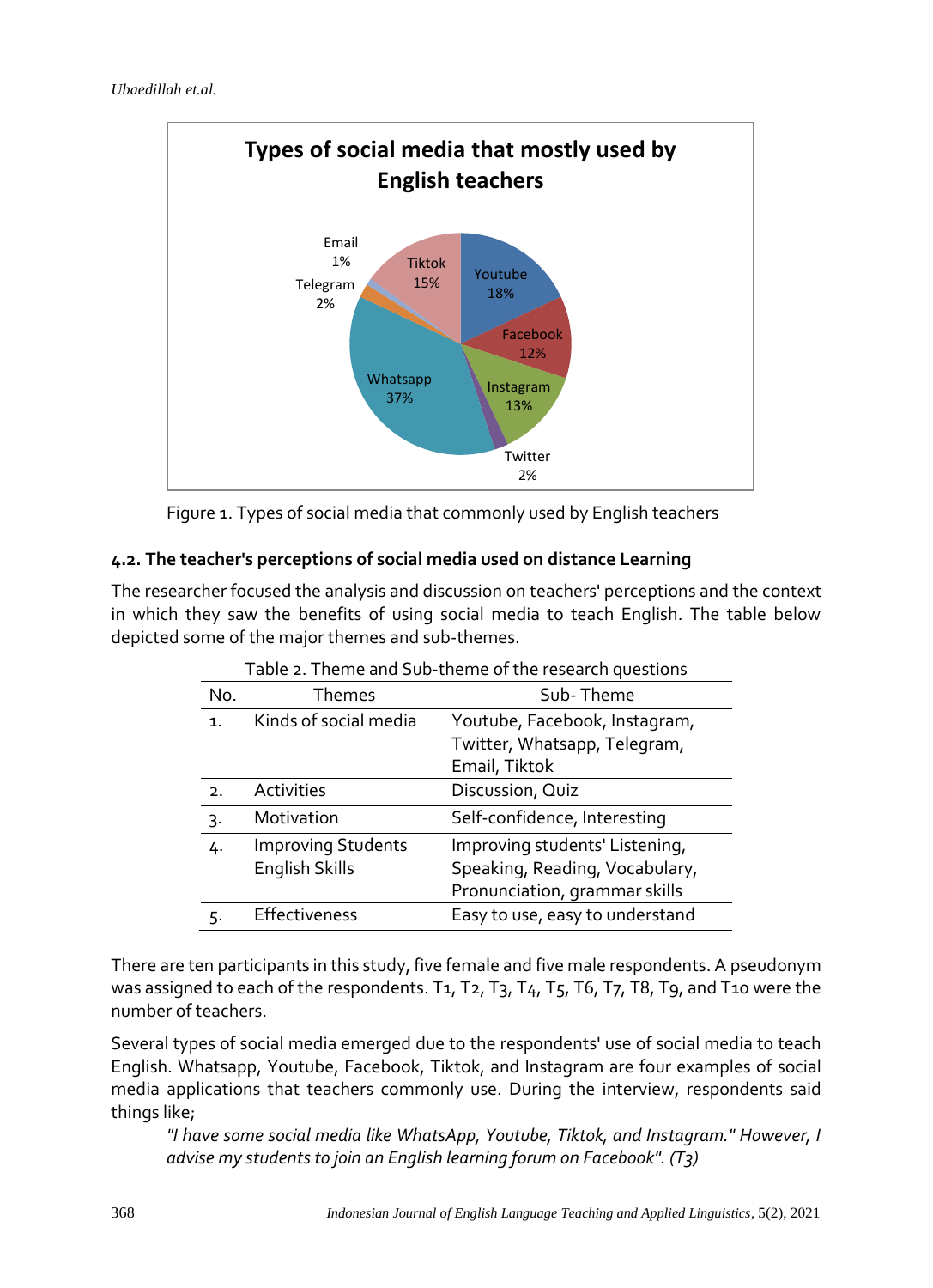Participants in the activities category stated that they always use social media to facilitate discussion and communication when teaching English. According to the findings, all participants frequently converse and communicate with one another in English. For example, one of the participants, T7, stated,

*"I always discuss the English language with my students, give the assignment or task using social media." (T7)*

Teachers mentioned being self-directed and interested in teaching English using social media in the motivation category. As one teacher put it,

*"I can share my material, quizzes, and even tasks" using social media. Furthermore, the lesson piqued my students' interest". (T2)*

The fourth category was improving students' English skills through various media social tools such as Whatsapp, Facebook, Instagram, and YouTube, as defined by English teachers. These tools offer some advantages in terms of assisting students in improving their English skills.

*"As a teacher, my students and I use social media daily. They can use them to practice reading, speaking, and listening in English easily". (T5)*

The final category was effectiveness, which was defined as an English teacher's ability to communicate effectively through various social media forms. It has some advantages in assisting students in comprehending English learning materials and making distance learning English language learning more effective. For example, one teacher stated,

*"I believe that social media assists me in teaching English more effectively." Because social media provides some options for me to teach English via distance learning easily. (T9)*

# **5. Discussion**

The teachers' experience was a willingness among teachers to incorporate social media into many studies (Guy, 2012). The use of social media provides students with some opportunities to practice their English. Students were able to improve their critical thinking skills by using social media. The majority of participants stated that using social media allowed them to practice their English skills because they could engage in oral and written communication. Social media can then be seen in various classroom activities, as it is well known that learning through social media can improve students' knowledge, particularly in learning English (Zam Zam Al Arif, 2019). Teachers must be appropriately trained and equipped with sufficient knowledge and skills to maximize their online learning use (Atmojo & Nugroho, 2020). However, some may argue that teachers are not always as skilled as students in using technology in the classroom and that some are unwilling to do so (Hamadeh, 2020). Social media enable social interaction, collaboration, and deliberation among multiple stakeholders (Guy, 2012). It enables students to acquire critical knowledge and social skills and become active citizens who create and share content (Wang et al., 2011).In both formal and informal learning, social media is now being used in education. Most young people are familiar with using social media for communication and may be adept at texting and gaming, but some have already recognized social media's educational potential (Alshabeb & Almarqrn, 2018).

The previous study (Ariyanti, 2020; Astia & Yunianti, 2020; Fauzan & Nadia, 2005; Pustika, 2020; Sari, 2020; Sugianto & Ulfah, 2020) concentrated exclusively on the phenomenon of the education process during the Covid-19 pandemic. The purpose of the research dressed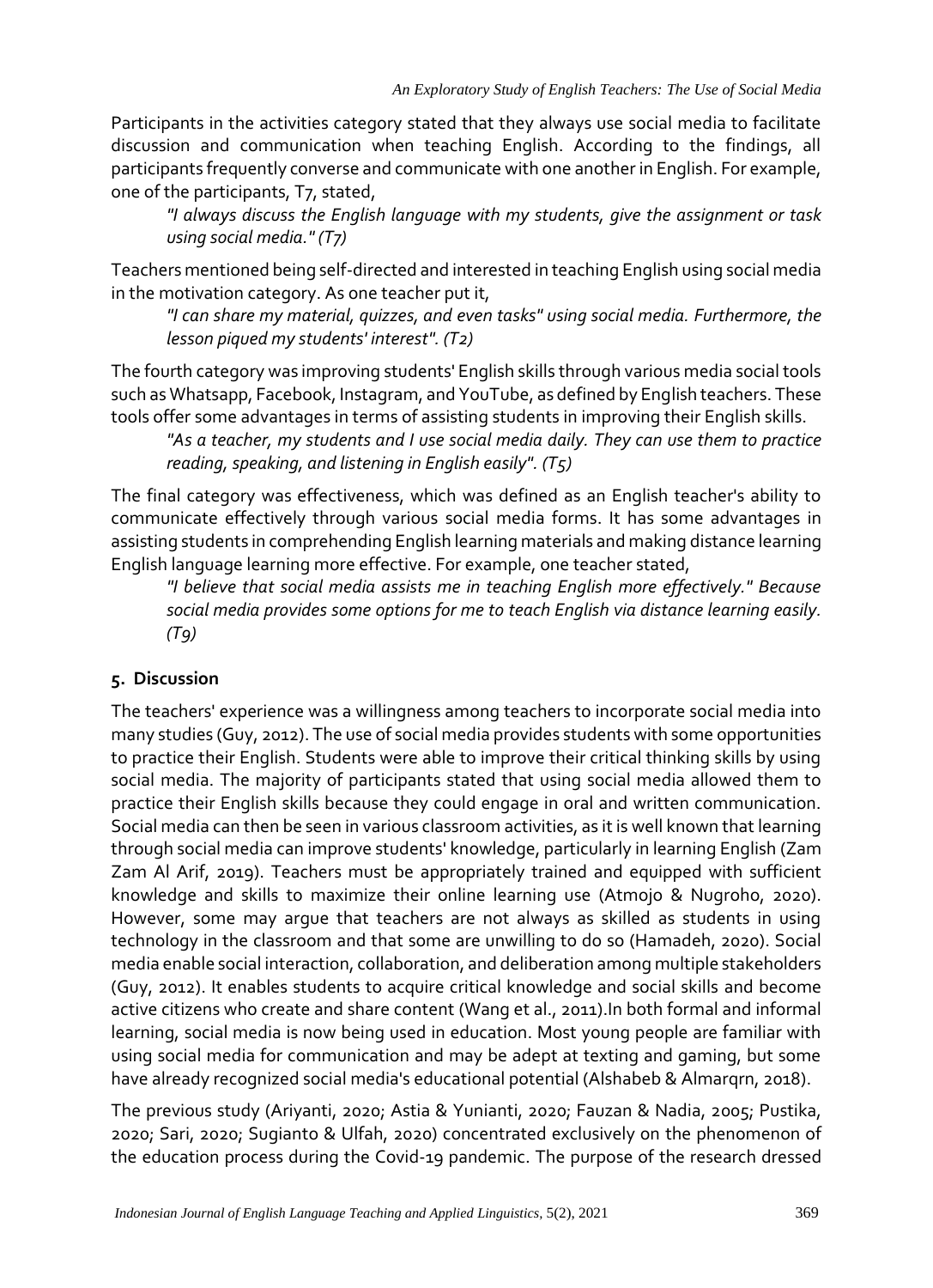the broader use and focused on college research, which was different from this research, which only focused on secondary school education and social media for teaching English in distance learning. The results of this study can be used as evaluation material for online class learning. Social media is another well-known thing that is used by people of all ages and educational levels. On the one hand, the positive aspect of online communities is that youths can utilize them for academic assistance and support. On the other hand, the students use electronic media while studying or doing homework (Wang et al., 2011).

There were five themes identified as a result of the interview session. 1) Kinds of social media, teachers use various social media types to help students learn English, including Youtube, Facebook, Instagram, Twitter, Whatsapp, Telegram, Email, and Tiktok. 2) Activities for using social media in English teaching, with sub-themes of Discussion and Quiz. 3) Motivation. Students' motivation can be improved through social media, with the subthemes of selfconfidence and interest. 4) Improving students' English language skills, Improving students' English skills through social media with sub-themes. Students' listening, speaking, reading, vocabulary, pronunciation, and grammar skills are all improved. 5) Effectiveness, social media use can make ELT more effective, easy to use, and understand.

## **6. Conclusion**

Teachers use social media when Indonesia prevents face-to-face learning in the classroom and forces distance learning. English teachers have become media users, with e-learning and facilities for junior high school teachers limiting their options. Whatsapp, Facebook, Instagram, Tiktok, and YouTube are the most popular social media platforms with a strong presentation. Even though teachers use all of these social media types daily, Whatsapp has a higher presentation value than the other social media types. During the Indonesian pandemic of covid-19, the teachers used e-learning on distance learning as a social media user. This research can be expanded upon in future studies with a more narrow focus or used to advance the world of knowledge in general.

## **References**

- Alshabeb, & Almarqrn. (2018). A Study of EFL Saudi Students' Use of Mobile Social Media Applications for Learning. *Arab World English Journal (AWEJ)*, *53*(4), 214–226. https://doi.org/https://dx.doi.org/10.24093/awej/call4.17
- Ambarwati, R., Nurkamto, J., & Santosa, R. (2019). Phatic and Politeness on Women's Communication in Facebook Humanistic Teaching Perspective of Being Polite in Social Media. *Indonesian Journal of English Language Teaching and Applied*, *11*(1), 1–14. http://scioteca.caf.com/bitstream/handle/123456789/1091/RED2017-Eng-

8ene.pdf?sequence=12&isAllowed=y%0Ahttp://dx.doi.org/10.1016/j.regsciurbeco.2008 .06.005%0Ahttps://www.researchgate.net/publication/305320484\_SISTEM\_PEMBETU NGAN\_TERPUSAT\_STRATEGI\_MELESTARI

- Andreas, K. (2010). "Users of the world, unite! The challenges and opportunities of social media." *Business Horizons*, *53*(1), 61.
- Ariyanti, A. (2020). EFL Students' Challenges towards Home Learning Policy During Covid-19 Outbreak. *IJELTAL (Indonesian Journal of English Language Teaching and Applied Linguistics)*, *5*(1), 167. https://doi.org/10.21093/ijeltal.v5i1.649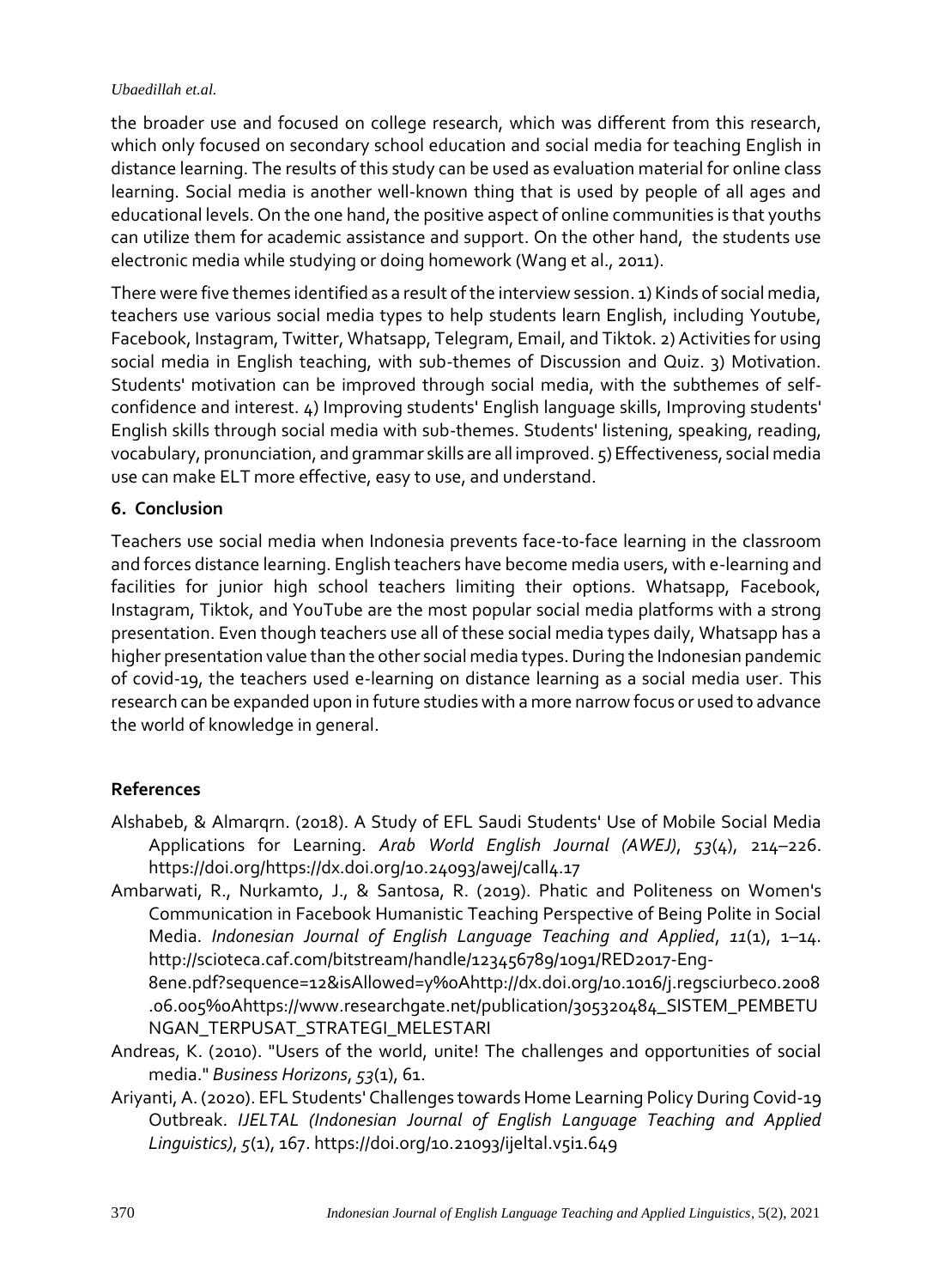- Astia, I., & Yunianti, S. (2020). Corpus-Based Analysis of the Most Frequent Adjective on Covid-19. *Indonesian Journal of EFL and Linguistics*, *5*(2), 505. https://doi.org/10.21462/ijefl.v5i2.318
- Atmojo, A. E. P., & Nugroho, A. (2020). EFL Classes Must Go Online! Teaching Activities and Challenges during COVID-19 Pandemic in Indonesia. *Register Journal*, *13*(1), 49–76. https://doi.org/10.18326/rgt.v13i1.49-76
- Brown, M., Hughes, H., Keppell, M., Hard, N., & Smith, L. (2015). Stories from Students in Their First Semester of Distance Learning. International Review of Research in Open and Distributed Learning. *International Review of Research in Open and Distributed Learning*, *16*(4), 1–17.
- Budianto, L., & Arifani, Y. (2021). Utilizing WhatsApp-driven learning during the covid-19 outbreak: Efl users' perceptions and practices. *Call-Ej*, *22*(1), 264–281.
- Creswell, J. W. (2014). *A concise introduction to mixed methods research*. SAGE publications.
- Culp, W. C. (2020). Coronavirus Disease 2019: In-Home Isolation Room Construction. *A&A Practice*, *14*(6), e01218. https://doi.org/10.1213/XAA.0000000000001218
- Fauzan, & Nadia. (2005). The Asian EFL Journal Quarterly. *Asian EFL Journal*, *7*(4), 111–130.
- Gon, S., & Rawekar, A. (2017). Effectivity of E-Learning through Whatsapp as a Teaching-Learning Tool. *MVP Journal of Medical Sciences*, *4*(1), 19. https://doi.org/10.18311/mvpjms/0/v0/i0/8454
- Guy, R. (2012). the Use of Social Media for Academic Practice: a Review of Literature. *Kentucky Journal of Higher Education Policy and Practice*, *1*(2), 7.
- Hamadeh, W. (2020). Using Social Media to Enhance Second Language Learning. *Computer-Assisted Language Learning Electronic Journal*, *21*(2), 132–149.
- Hamat, A., & Hassan, H. A. (2019). Use of social media for informal language learning by Malaysian University Students. *3L: Language, Linguistics, Literature*, *25*(4), 68–83. https://doi.org/10.17576/3L-2019-2504-05
- Khan, I. U., Ayaz, M., & Faheem, M. (2016). The Role of Social Media in Development of English Language Vocabulary at University Level. *International Journal of Academic Research in Business and Social Sciences*, *6*(11), 590–604. https://doi.org/10.6007/ijarbss/v6-i11/2444
- Lee, A. R., & Bailey, D. R. (2020). Learning from experience in the midst of covid-19: Benefits, challenges, and strategies in online teaching. *Call-Ej*, *21*(2), 176–196.
- McAleer, M. (2020). *Prevention is better than the cure: Risk management of COVID-19* Multidisciplinary Digital Publishing Institute.
- McIntosh, S. (2013). Hollowing out and the future of the labour market. *BIS Research Paper*, *134*.
- Mendikbud. (2020). Surat Edaran Surat Edaran No. 4 Tahun 2020 tentang Pelaksanaan Kebijakan Pendidikan dalam Masa Darurat Penyebaran Corona Virus Disease (Covid-19). *Muhibbin Syah.(2013). Psikologi Pendidikan: Dengan Pendekatan Baru. Bandung: Remaja Rosda Karya*.
- Novawan, A., Aisyiyah, S., Miqawati, A. H., Wijayanti, F., & Indrastana, N. S. (2020). The Use of Social Media in Designing The Writing Assessment for EFL Students. *JER|Journal of ELT Research*, *5*(1), 80–93. https://doi.org/10.22236/JER
- Pustika, R. (2020). Future English Teachers' Perspective towards the Implementation of E-Learning in Covid-19 Pandemic Era. *Journal of English Language Teaching and Linguistics*, *5*(3), 383. https://doi.org/10.21462/jeltl.v5i3.448